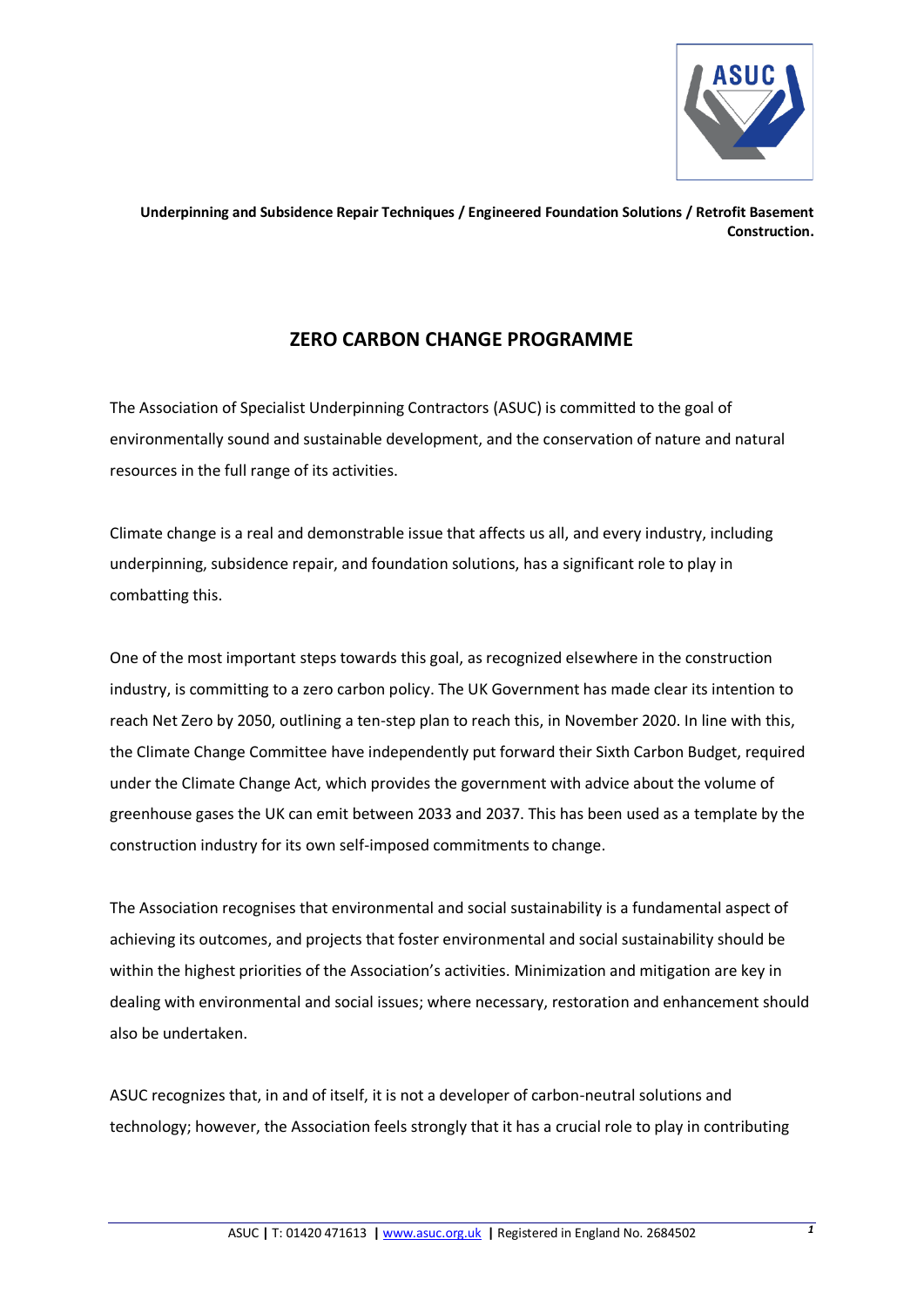

## **Underpinning and Subsidence Repair Techniques / Engineered Foundation Solutions / Retrofit Basement Construction.**

towards the industry's drive to zero carbon emissions, and spreading awareness of the need for this within its workforce, contractors, and clients.

The following are the areas in which ASUC will focus, in order to realise the goals outlined above. The Association will undertake to:

- work in conjunction with the government and local authorities to improve energy efficiency across all construction projects, both new-build and retrofit
- work with other industry bodies and associations towards increased capability for lowcarbon building solutions
- work towards the enhancement of efficiency and performance through work undertaken on both new and existing buildings
- encourage a rapid movement towards zero emission vehicles and equipment onsite
- encourage the use of optimal sustainable methods of working and construction onsite, so as to avoid wastage and unnecessary use of transport
- encourage integrated infrastructure that makes use of the above, and which incorporates low-carbon transport, machinery, and construction methods, as a transition towards zerocarbon transport, machinery, and construction methods
- embrace carbon measurement, in order to quantify carbon emissions, and to take steps to remedy these where mitigation is required
- embrace the designing-out of carbon and, wherever possible, encourage commercial models to reward this, as well as promoting this amongst the Association's workforce, contractors, and clients
- champion innovation and the development of low-carbon and zero-carbon materials, manufacture, installation, and process

ASUC will assign specific personnel to monitor these undertakings, and to keep track of our successes on the path to becoming carbon-neutral. We welcome collaboration with like-minded industry